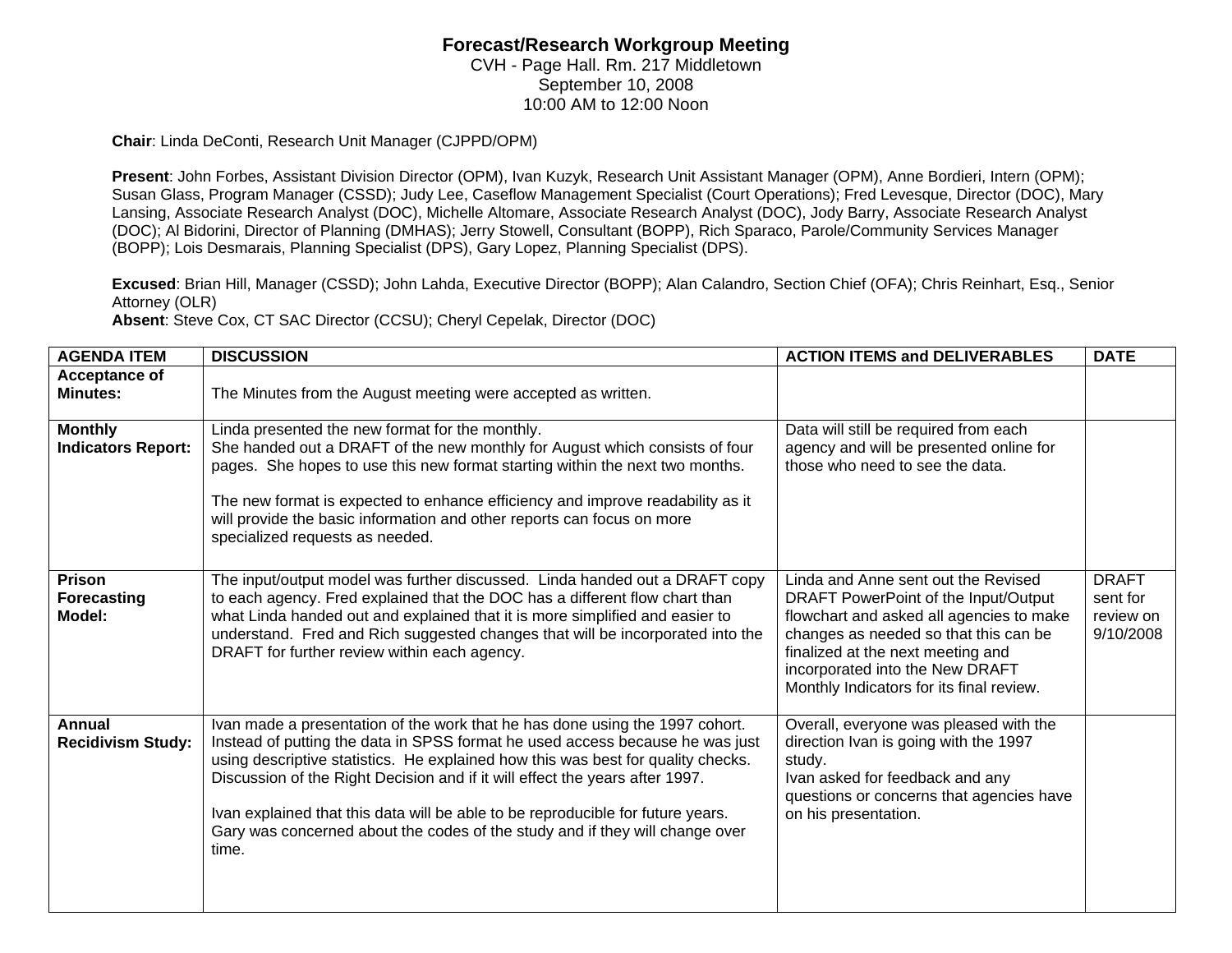| <b>AGENDA ITEM</b>     | <b>DISCUSSION</b>                                                                                                                                                   | <b>ACTION ITEMS AND DELIVERABLES</b> | <b>DATE</b> |
|------------------------|---------------------------------------------------------------------------------------------------------------------------------------------------------------------|--------------------------------------|-------------|
| <b>Agency Updates:</b> | <b>BOPP:</b>                                                                                                                                                        |                                      |             |
|                        | Rich announced the numbers for Discretionary Parole. Parole including re-                                                                                           |                                      |             |
|                        | paroles was 224. There were 57 denials, 10 paroles were revoked and 3                                                                                               |                                      |             |
|                        | rescinded.                                                                                                                                                          |                                      |             |
|                        | For transfer parole, there were 82 cases reviewed, 21 granted, 28 denied and 33                                                                                     |                                      |             |
|                        | continued.                                                                                                                                                          |                                      |             |
|                        | BOPP is still tackling three main areas of concerns: appointments for part time                                                                                     |                                      |             |
|                        | Board Members, staffing, and time. There are still three (3) vacant part time                                                                                       |                                      |             |
|                        | board members positions (1 just appointed).                                                                                                                         |                                      |             |
|                        | BOPP averaged 28 hearing dates in August with an average of ten (10) cases                                                                                          |                                      |             |
|                        | per hearing and a Grant Rate of 76%. The Grant rate only reflects paroles being                                                                                     |                                      |             |
|                        | granted not released in any given month. Grant rates always applies to future                                                                                       |                                      |             |
|                        | releases not those cases actually released to parole for the corresponding                                                                                          |                                      |             |
|                        | month.                                                                                                                                                              |                                      |             |
|                        | The Backlog as of 9/10/08 is as follows, 1108 cases were Past Parole Eligibility                                                                                    |                                      |             |
|                        | Date and 1881 were Past Parole Eligibility and Past 6 months scheduling                                                                                             |                                      |             |
|                        | window.                                                                                                                                                             |                                      |             |
|                        | The Grant money from OPM was used to hire five (5) - 120s and four (4) clerical<br>staff to address 100 backlog cases each. BOPP has just finished training them, a |                                      |             |
|                        | 30 day training session, and all have been assigned 100 cases each from                                                                                             |                                      |             |
|                        | backlog.                                                                                                                                                            |                                      |             |
|                        | CSSD:                                                                                                                                                               |                                      |             |
|                        | Susan reported that The Judicial Branch will be participating in the Results-                                                                                       |                                      |             |
|                        | based Accountability process led by the Appropriations Committee of the                                                                                             |                                      |             |
|                        | General Assembly. CSSD will be receiving technical assistance from the Office                                                                                       |                                      |             |
|                        | of Fiscal Analysis in developing and reporting program performance measures.                                                                                        |                                      |             |
|                        | In prepping for this type of results based analysis, an internal push to                                                                                            |                                      |             |
|                        | ready programs for analysis has been undertaken (review of various systems                                                                                          |                                      |             |
|                        | capabilities to produce outcome based results).                                                                                                                     |                                      |             |
|                        |                                                                                                                                                                     |                                      |             |
|                        | Research TA with CCSU is ongoing. Recent work has focused on adult                                                                                                  |                                      |             |
|                        | probation recidivism analysis and methods for developing research comparison                                                                                        |                                      |             |
|                        | groups.                                                                                                                                                             |                                      |             |
|                        |                                                                                                                                                                     |                                      |             |
|                        | The one-year process evaluation report for the Youth Pilot in New Haven is                                                                                          |                                      |             |
|                        | under review by CSSD staff.                                                                                                                                         |                                      |             |
|                        |                                                                                                                                                                     |                                      |             |
|                        | The Women's Supervision program is prepping for its first analysis. Data from                                                                                       |                                      |             |
|                        | program inception to Oct 1, 2008 will be analyzed by Orbis Partners out of                                                                                          |                                      |             |
|                        | Ottawa Canada. We hope to have a report on this project by late autumn. This<br>is a project undertaken with the technical expertise of NIC.                        |                                      |             |
|                        |                                                                                                                                                                     |                                      |             |
|                        |                                                                                                                                                                     |                                      |             |
|                        |                                                                                                                                                                     |                                      |             |
|                        |                                                                                                                                                                     |                                      |             |
|                        |                                                                                                                                                                     |                                      |             |